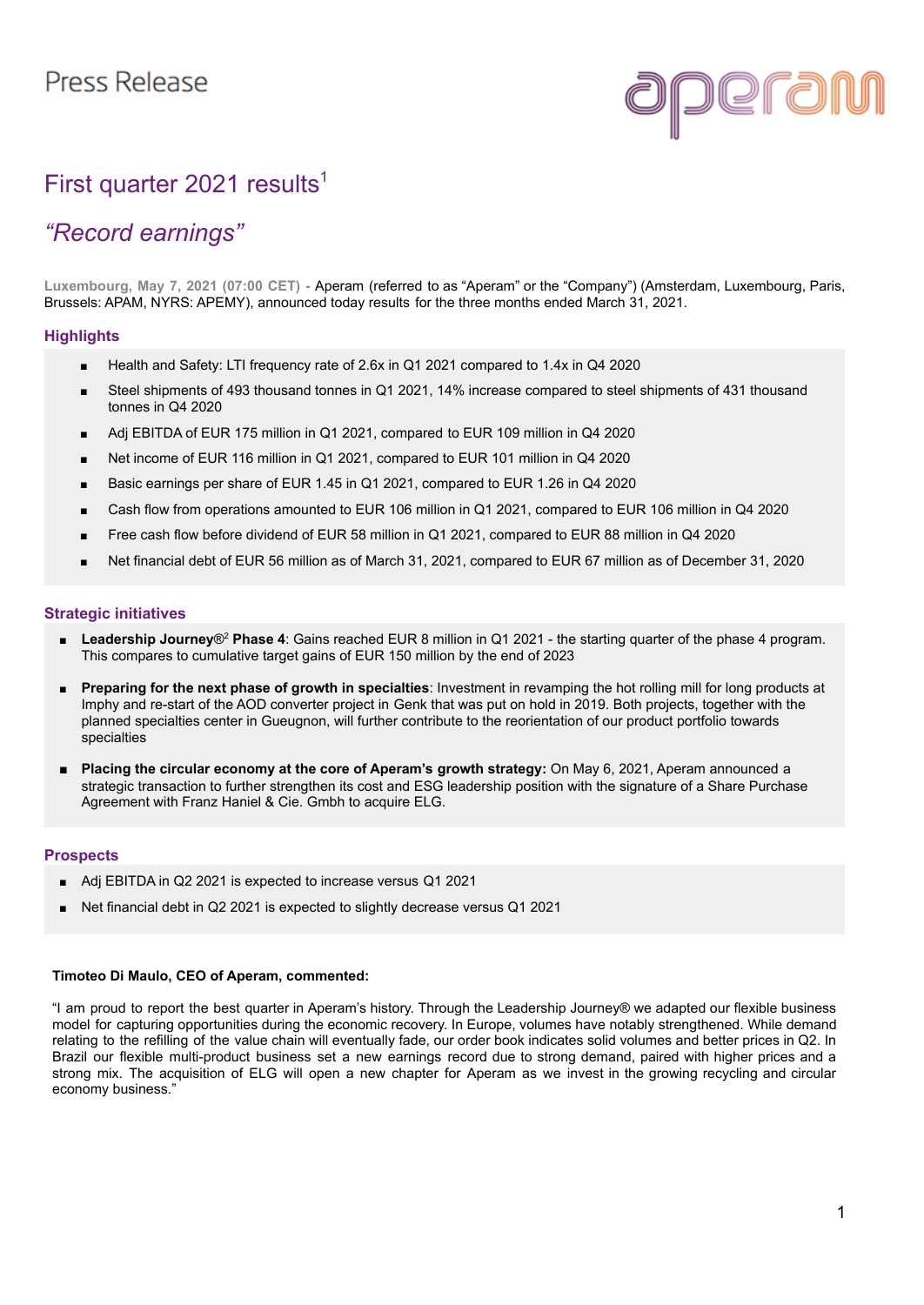| (in millions of Euros, unless otherwise stated)         | Q1 21 | Q4 20 | Q1 20 |
|---------------------------------------------------------|-------|-------|-------|
| Sales                                                   | 1,177 | 916   | 1,049 |
| Operating income                                        | 140   | 118   | 34    |
| Net income attributable to equity holders of the parent | 116   | 101   | 29    |
| Basic earnings per share (EUR)                          | 1.45  | 1.26  | 0.36  |
| Diluted earnings per share (EUR)                        | 1.45  | 1.26  | 0.36  |
|                                                         |       |       |       |
| Free cash flow before dividend                          | 58    | 88    | 18    |
| Net Financial Debt (at the end of the period)           | 56    | 67    | 108   |
|                                                         |       |       |       |
| Adj. EBITDA                                             | 175   | 109   | 70    |
| Exceptional items                                       |       | 50    |       |
| <b>EBITDA</b>                                           | 175   | 159   | 70    |
|                                                         |       |       |       |
| Adj. EBITDA/tonne (EUR)                                 | 355   | 253   | 160   |
| EBITDA/tonne (EUR)                                      | 355   | 369   | 160   |
|                                                         |       |       |       |
| Steel shipments (000t)                                  | 493   | 431   | 438   |

#### **Financial Highlights (on the basis of financial information prepared under IFRS)**

#### **Health & Safety results**

Health and Safety performance based on Aperam personnel figures and contractors' lost time injury frequency rate was 2.6x in the first quarter of 2021 compared to 1.4x in the fourth quarter of 2020.

### **Financial results analysis for the three-month period ending March 31, 2021**

Sales for the first quarter of 2021 increased by 28% to EUR 1,177 million compared to EUR 916 million for the fourth quarter of 2020. Steel shipments increased from 431 thousand tonnes in the fourth quarter of 2020, to 493 thousand tonnes in the first quarter of 2021.

EBITDA increased during the quarter to EUR 175 million from EUR 159 million (including net exceptional gains of EUR 50 million made of PIS/Cofins tax credits related to prior periods recognised in Brazil for EUR 65 million, partly offset by social costs and restructuring charges related to asset optimization in Europe for EUR (15) million)<sup>3</sup> for the fourth quarter of 2020. Europe benefited from seasonally higher volumes while Brazil remained at a comparable level due to seasonal factors. Prices continued to recover from their 2020 lows. Higher raw material prices generated positive inventory valuation effects.

Depreciation and amortisation was EUR (35) million for the first quarter of 2021.

Aperam had an operating income for the first quarter of 2021 of EUR 140 million compared to an operating income of EUR 118 million for the previous quarter.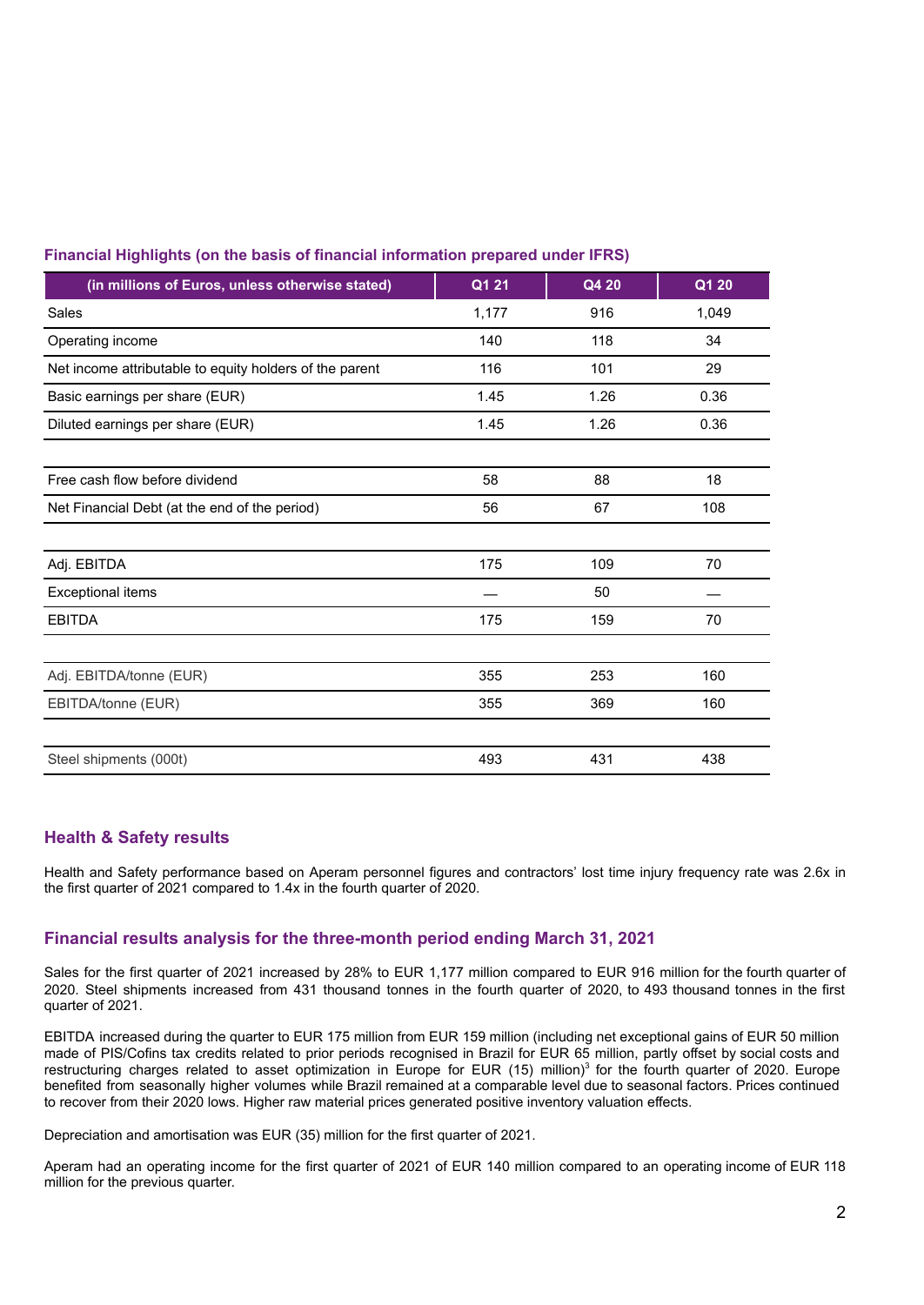Financing income (costs), net including the FX and derivatives result for the first quarter of 2021 were positive at EUR 4 million, including cash cost of financing of EUR (3) million.

Income tax expense for the first quarter of 2021 was EUR (28) million.

The Company recorded a net income of EUR 116 million for the first quarter of 2021.

Cash flows from operations for the first quarter of 2021 were positive at EUR 106 million, despite a working capital increase of EUR 121 million. CAPEX for the first quarter was EUR (46) million.

Free cash flow before dividend for the first quarter of 2021 amounted to EUR 58 million.

During the first quarter of 2021, the cash returns to shareholders amounted to EUR 35 million, consisting fully of dividend.

#### **Operating segment results analysis**

#### **Stainless & Electrical Steel (1)**

| (in millions of Euros, unless otherwise stated) | Q1 21 | Q4 20 | $Q1$ 20 |
|-------------------------------------------------|-------|-------|---------|
| Sales                                           | 977   | 774   | 827     |
| <b>Adjusted EBITDA</b>                          | 140   | 89    | 53      |
| Exceptional items                               |       | 50    |         |
| <b>EBITDA</b>                                   | 140   | 139   | 53      |
| Depreciation, amortisation & impairment         | (30)  | (34)  | (30)    |
| Operating income                                | 110   | 105   | 23      |
| Steel shipments (000t)                          | 483   | 432   | 426     |
| Average steel selling price (EUR/t)             | 1,969 | 1,723 | 1,876   |

(1) Amounts are shown prior to intra-group eliminations

The Stainless & Electrical Steel segment had sales of EUR 977 million for the first quarter of 2021. This represents a 26% increase compared to sales of EUR 774 million for the fourth quarter of 2020. Steel shipments during the first quarter were 483 thousand tonnes, an increase of 12% compared to shipments of 432 thousand tonnes during the previous quarter. Volumes in Europe increased seasonally and also benefited from refilling of the industrial value chains. Brazil shipments remained at a comparable level despite Q1 being a seasonal trough quarter. Average steel selling prices for the Stainless & Electrical Steel segment increased by 14% compared to the previous quarter.

The segment generated EBITDA of EUR 140 million for the first quarter of 2021 compared to EUR 139 million (including EUR 64 million due to PIS/Cofins tax credits related to prior periods recognised in Brazil and EUR (14) million of social costs) for the fourth quarter of 2020. Profitability was supported by higher volumes and prices and a low double-digit inventory valuation gain in Europe and a record adjusted EBITDA in Brazil due to higher prices and a stronger mix.

Depreciation and amortisation expense was EUR (30) million for the first quarter of 2021.

The Stainless & Electrical Steel segment had an operating income of EUR 110 million for the first quarter of 2021 compared to an operating income of EUR 105 million for the fourth quarter of 2020.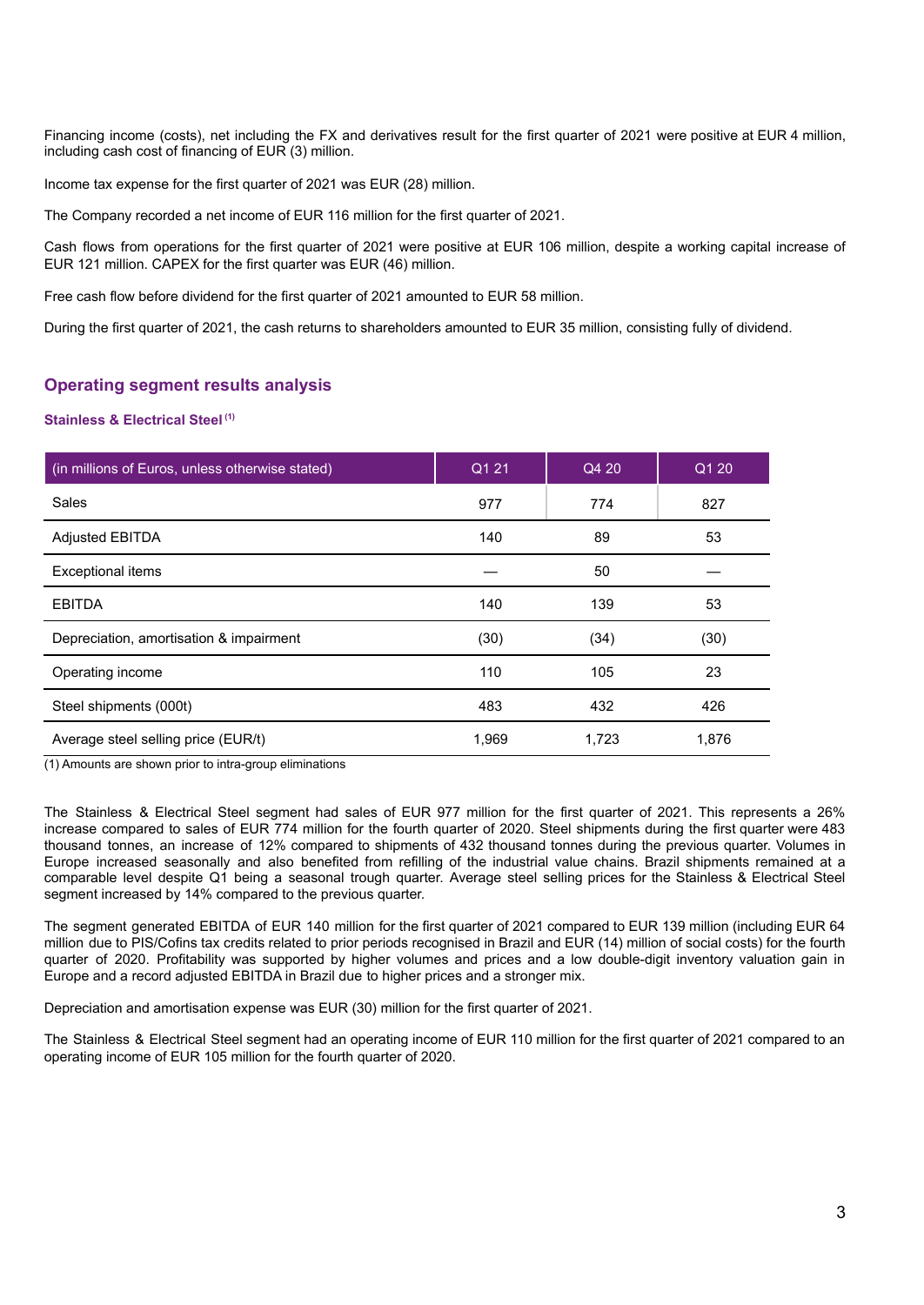#### **Services & Solutions(1)**

| (in millions of Euros, unless otherwise stated) | Q1 21 | Q4 20 | Q1 20 |
|-------------------------------------------------|-------|-------|-------|
| <b>Sales</b>                                    | 531   | 381   | 450   |
| <b>Adjusted EBITDA</b>                          | 45    | 14    | 9     |
| Exceptional items                               |       | 1     |       |
| <b>EBITDA</b>                                   | 45    | 15    | 9     |
| Depreciation & amortisation                     | (3)   | (3)   | (3)   |
| Operating income                                | 42    | 12    | 6     |
| Steel shipments (000t)                          | 208   | 163   | 186   |
| Average steel selling price (EUR/t)             | 2,448 | 2,224 | 2,331 |

(1) Amounts are shown prior to intra-group eliminations

The Services & Solutions segment had sales of EUR 531 million for the first quarter of 2021, representing an increase of 39% compared to sales of EUR 381 million for the fourth quarter of 2020. For the first quarter of 2021, steel shipments were 208 thousand tonnes compared to 163 thousand tonnes during the previous quarter. The Services & Solutions segment had higher average steel selling prices during the period compared to the previous period.

The segment generated EBITDA of EUR 45 million for the first quarter of 2021 compared to EBITDA of EUR 15 million, including EUR 1 million in Brazil due to PIS/Cofins tax credits related to prior periods for the fourth quarter of 2020. EBITDA increased versus Q4 2020 due to higher volumes, higher prices and an inventory valuation gain.

Depreciation and amortisation was EUR (3) million for the first quarter of 2021.

The Services & Solutions segment had an operating income of EUR 42 million for the first quarter of 2021 compared to an operating income of EUR 12 million for the fourth quarter of 2020.

#### **Alloys & Specialties(1)**

| (in millions of Euros, unless otherwise stated) | Q1 21  | Q4 20             | $Q1$ 20 |
|-------------------------------------------------|--------|-------------------|---------|
| Sales                                           | 125    | 103               | 155     |
| <b>EBITDA</b>                                   | 12     | 15                | 9       |
| Depreciation & amortisation                     | (2)    | $\left( 2\right)$ | (3)     |
| Operating income                                | 10     | 13                | 6       |
| Steel shipments (000t)                          |        |                   | 9       |
| Average steel selling price (EUR/t)             | 17,330 | 15,122            | 16,572  |

(1) Amounts are shown prior to intra-group eliminations

The Alloys & Specialties segment had sales of EUR 125 million for the first quarter of 2021, representing an increase of 21% compared to EUR 103 million for the fourth quarter of 2020. Steel shipments were stable during the first quarter of 2021 at 7 thousand tonnes. Average steel selling prices were higher during the quarter.

The Alloys & Specialties segment achieved EBITDA of EUR 12 million for the first quarter of 2021 compared to EUR 15 million for the fourth quarter of 2020. The decrease in EBITDA was due to a price/cost squeeze and lower inventory valuation gains.

Depreciation and amortisation expense for the first quarter of 2021 was EUR (2) million.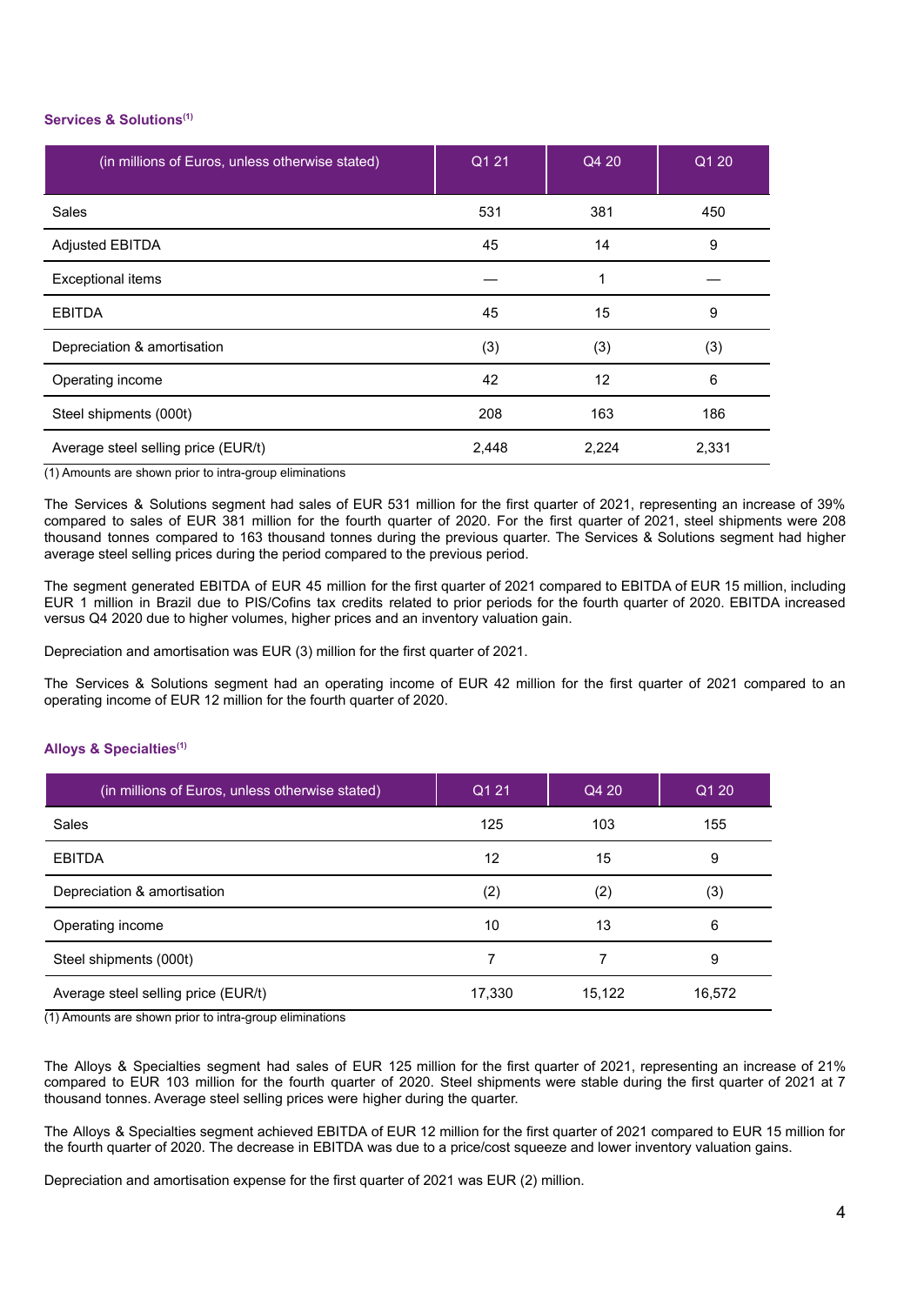The Alloys & Specialties segment had an operating income of EUR 10 million for the first quarter of 2021 compared to an operating income of EUR 13 million for the fourth quarter of 2020.

#### **Recent developments**

- On February 24, 2021, Aperam announced the publication of its Annual Report 2020 ([Link](https://www.aperam.com/sites/default/files/documents/Annual%20Report%202020.pdf)).
- On February 25 and March 15, 2021, Aperam announced shareholding notifications by M&G plc for respectively crossing downwards and upwards the 5% voting rights threshold with reference to Transparency Law.
- On April 29, 2021, Aperam announced the publication of its "made for life" report for 2020, which constitutes Aperam's sustainability report [\(Link\)](https://www.aperam.com/sites/default/files/documents/2020_AperamMadeforLifeReport_Main.pdf).
- On May 6, 2021, Aperam announced a strategic transaction to further strengthen its cost and ESG leadership position with the signature of a Share Purchase Agreement with Franz Haniel & Cie. Gmbh to acquire ELG. The acquisition is subject to customary regulatory approvals. The transaction is expected to be completed during the second half of 2021.

#### **New developments**

On May 7, 2021, Aperam announced the publication of the convening notice for its Annual General Meeting of shareholders, to be held on June 8, 2021 without physical presence as permitted by Luxembourg law in context of the Covid-19 outbreak. Arrangements are made to provide for the opportunity for shareholders to vote electronically and by proxy voting and attend a virtual questions & answers session.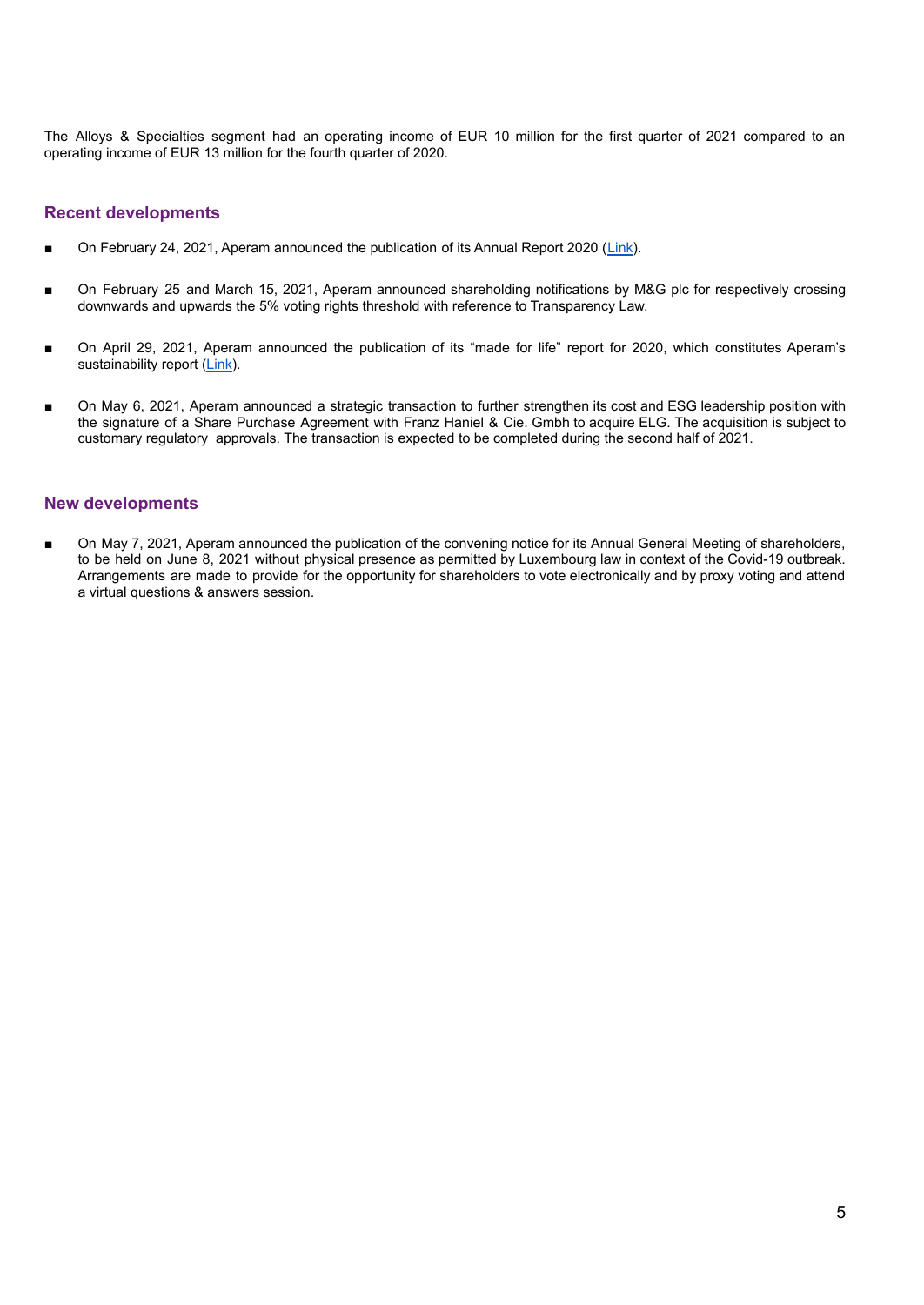#### **Investor conference call / webcast**

Aperam management will host a conference call / webcast for members of the investment community to discuss the first quarter 2021 financial performance at the following time:

| <b>Date</b>            | <b>New York</b> | London             | Luxembourg         |
|------------------------|-----------------|--------------------|--------------------|
| Friday,<br>May 7, 2021 | $07:00$ am      | $12:00 \text{ pm}$ | $01:00 \text{ pm}$ |

Link to the webcast: [https://channel.royalcast.com/landingpage/aperam/20210507\\_1/](https://channel.royalcast.com/landingpage/aperam/20210507_1/)

The dial-in numbers for the call are: France : +33 (0) 1 7037 7166; USA: +1 212 999 6659; UK: +44 (0) 33 0551 0200

The conference password is Aperam.

#### **Contacts**

Corporate Communications / Laurent Beauloye: +352 27 36 27 103; laurent.beauloye@aperam.com Investor Relations / Thorsten Zimmermann: +352 27 36 27 304; thorsten.zimmermann@aperam.com

#### **About Aperam**

Aperam is a global player in stainless, electrical and specialty steel, with customers in over 40 countries. The business is organised in three primary operating segments: Stainless & Electrical Steel, Services & Solutions and Alloys & Specialties.

Aperam has a flat Stainless and Electrical steel capacity of 2.5 million tonnes in Brazil and Europe and is a leader in high value specialty products. In addition to its industrial network, spread over six production facilities in Brazil, Belgium and France, Aperam has a highly integrated distribution, processing and services network and a unique capability to produce stainless and special steels from low cost biomass (charcoal made from its own FSC-certified forestry).

In 2020, Aperam had sales of EUR 3,624 million and steel shipments of 1.68 million tonnes.

For further information, please refer to our website at [www.aperam.com.](http://www.aperam.com)

#### **Forward-looking statements**

This document may contain forward-looking information and statements about Aperam and its subsidiaries. These statements include financial projections and estimates and their underlying assumptions, statements regarding plans, objectives and expectations with respect to future operations, products and services, and statements regarding future performance. Forward-looking statements may be identified by the words "believe," "expect," "anticipate," "target" or similar expressions. Although Aperam's management believes that the expectations reflected in such forward-looking statements are reasonable, investors and holders of Aperam's securities are cautioned that forward-looking information and statements are subject to numerous risks and uncertainties, many of which are difficult to predict and generally beyond the control of Aperam, that could cause actual results and developments to differ materially and adversely from those expressed in, or implied or projected by, the forward-looking information and statements. These risks and uncertainties include those discussed or identified in Aperam's filings with the Luxembourg Stock Market Authority for the Financial Markets (Commission de Surveillance du Secteur Financier). Aperam undertakes no obligation to publicly update its forward-looking statements or information, whether as a result of new information, future events, or otherwise. In particular, the length and severity of the COVID-19 (coronavirus) outbreak, including its impacts in the sector, macroeconomic conditions and in Aperam's principal local markets may cause our actual results to be materially different than those expressed in our forward-looking statements.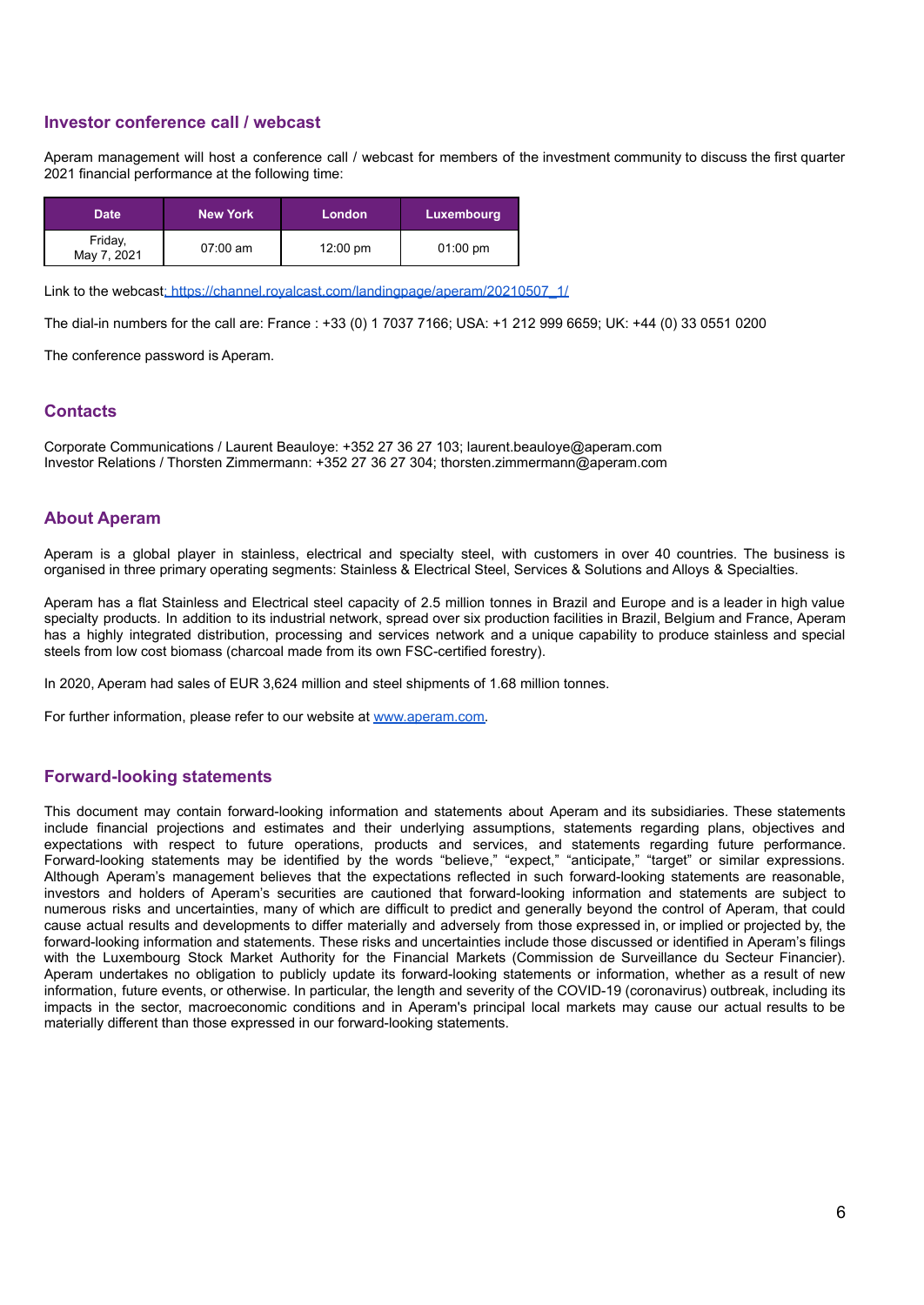## **APERAM CONDENSED CONSOLIDATED STATEMENT OF FINANCIAL POSITION**

| (in million of EURO)                                                     | March 31,<br>2021 | December 31,<br>2020 | March 31,<br>2020 |
|--------------------------------------------------------------------------|-------------------|----------------------|-------------------|
| <b>ASSETS</b>                                                            |                   |                      |                   |
| Cash & cash equivalents (C)                                              | 367               | 358                  | 297               |
| Inventories, trade receivables and trade payables                        | 737               | 616                  | 641               |
| Prepaid expenses and other current assets                                | 109               | 151                  | 85                |
| <b>Total Current Assets &amp; Working Capital</b>                        | 1,213             | 1,125                | 1,023             |
|                                                                          |                   |                      |                   |
| Goodwill and intangible assets                                           | 422               | 429                  | 445               |
| Property, plant and equipment (incl. Biological assets)                  | 1,503             | 1,522                | 1,555             |
| Investments in associates, joint ventures and other                      | $\overline{2}$    | 2                    | $\overline{4}$    |
| Deferred tax assets                                                      | 87                | 94                   | 126               |
| Other non-current assets                                                 | 78                | 83                   | 70                |
| <b>Total Assets (net of Trade Payables)</b>                              | 3,305             | 3,255                | 3,223             |
|                                                                          |                   |                      |                   |
| <b>LIABILITIES AND SHAREHOLDERS' EQUITY</b>                              |                   |                      |                   |
| Short-term debt and current portion of long-term debt (B)                | 47                | 53                   | 40                |
| Accrued expenses and other current liabilities                           | 331               | 317                  | 274               |
| <b>Total Current Liabilities (excluding Trade Payables)</b>              | 378               | 370                  | 314               |
|                                                                          |                   |                      |                   |
| Long-term debt, net of current portion (A)                               | 376               | 372                  | 365               |
| Deferred employee benefits                                               | 148               | 148                  | 146               |
| Deferred tax liabilities                                                 | 112               | 117                  | 124               |
| Other long-term liabilities                                              | 45                | 44                   | 45                |
| <b>Total Liabilities (excluding Trade Payables)</b>                      | 1,059             | 1,051                | 994               |
|                                                                          |                   |                      |                   |
| Equity attributable to the equity holders of the parent                  | 2,242             | 2,200                | 2,225             |
| Non-controlling interest                                                 | 4                 | 4                    | 4                 |
| <b>Total Equity</b>                                                      | 2,246             | 2,204                | 2,229             |
|                                                                          |                   |                      |                   |
| Total Liabilities and Shareholders' Equity (excluding Trade<br>Payables) | 3,305             | 3,255                | 3,223             |
|                                                                          |                   |                      |                   |
| Net Financial Debt ( $D = A + B - C$ )                                   | 56                | 67                   | 108               |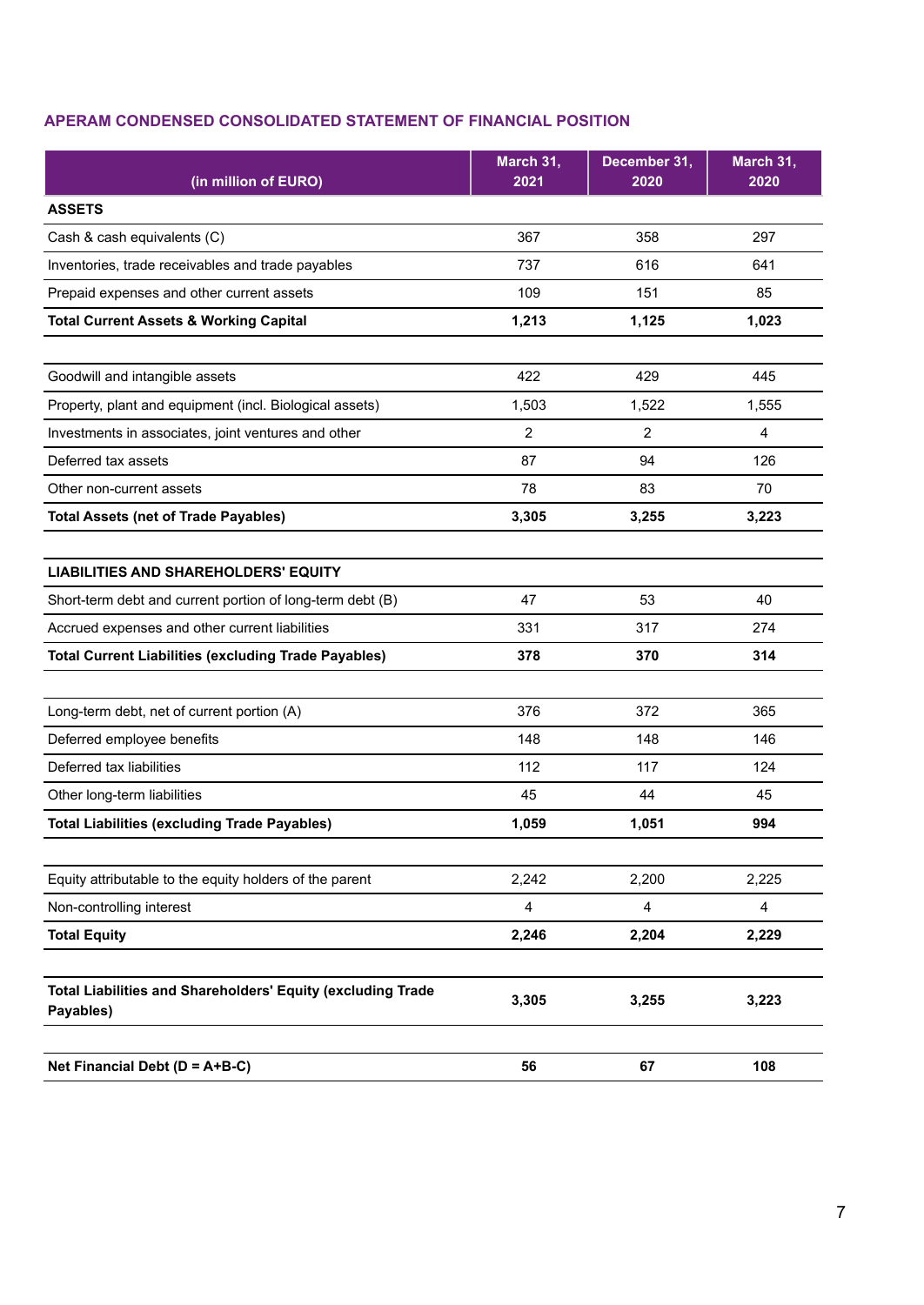## **APERAM CONDENSED CONSOLIDATED STATEMENT OF OPERATIONS**

|                                                                      | <b>Three Months Ended</b> |                      |                   |
|----------------------------------------------------------------------|---------------------------|----------------------|-------------------|
| (in million of EURO)                                                 | March 31,<br>2021         | December 31,<br>2020 | March 31,<br>2020 |
| <b>Sales</b>                                                         | 1,177                     | 916                  | 1,049             |
| Adjusted EBITDA (E = C-D)                                            | 175                       | 109                  | 70                |
| Adjusted EBITDA margin (%)                                           | 14.9%                     | 11.9%                | 6.7%              |
| Exceptional items (D)                                                |                           | 50                   |                   |
| EBITDA $(C = A-B)$                                                   | 175                       | 159                  | 70                |
| EBITDA margin %                                                      | 14.9%                     | 17.4%                | 6.7%              |
| Depreciation, amortisation & Impairment (B)                          | (35)                      | (41)                 | (36)              |
| <b>Operating income (A)</b>                                          | 140                       | 118                  | 34                |
| Operating margin %                                                   | 11.9%                     | 12.9%                | 3.2%              |
| Result from associates and other investments                         |                           | (1)                  |                   |
| Financing income (costs), net                                        | 4                         | 42                   | (7)               |
| Income before taxes                                                  | 144                       | 159                  | 27                |
| Income tax (expense) benefit                                         | (28)                      | (58)                 | 2                 |
| Effective tax rate %                                                 | 19.5%                     | 35.8%                | $(8.0)$ %         |
| Net income attributable to equity holders of the parent              | 116                       | 101                  | 29                |
| Basic earnings per share (EUR)                                       | 1.45                      | 1.26                 | 0.36              |
| Diluted earnings per share (EUR)                                     | 1.45                      | 1.26                 | 0.36              |
|                                                                      |                           |                      |                   |
| Weighted average common shares outstanding (in thousands)            | 79,895                    | 79,895               | 79,816            |
| Diluted weighted average common shares outstanding (in<br>thousands) | 80,203                    | 80,204               | 80,076            |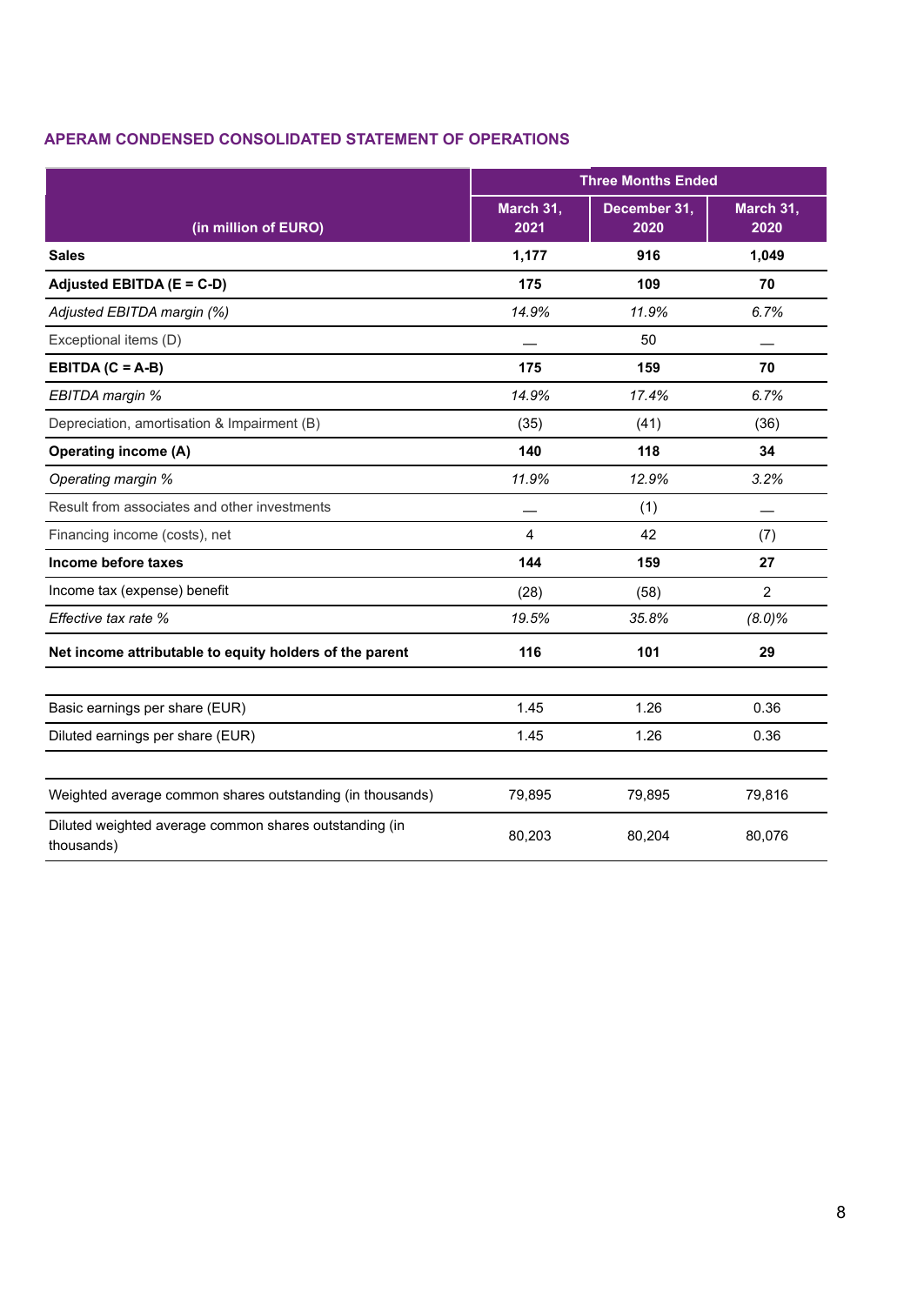## **APERAM CONDENSED CONSOLIDATED STATEMENT OF CASH FLOWS**

|                                                               | <b>Three Months Ended</b> |                      |                   |
|---------------------------------------------------------------|---------------------------|----------------------|-------------------|
| (in million of EURO)                                          | March 31,<br>2021         | December 31,<br>2020 | March 31,<br>2020 |
| <b>Operating income</b>                                       | 140                       | 118                  | 34                |
| Depreciation, amortisation & Impairment                       | 35                        | 41                   | 36                |
| Change in working capital                                     | (121)                     | (6)                  | (21)              |
| Income tax paid                                               | (2)                       | (1)                  | (3)               |
| Interest paid, (net)                                          | (2)                       | (1)                  | (1)               |
| Other operating activities (net)                              | 56                        | (45)                 | 18                |
| Net cash provided by operating activities (A)                 | 106                       | 106                  | 63                |
| Purchase of PPE, intangible and biological assets (CAPEX)     | (46)                      | (19)                 | (45)              |
| Other investing activities (net)                              | (2)                       | $\mathbf{1}$         |                   |
| Net cash used in investing activities (B)                     | (48)                      | (18)                 | (45)              |
| Proceeds (payments) from payable to banks and long term debt  | (6)                       | (29)                 | (45)              |
| Dividends paid                                                | (35)                      | (35)                 | (32)              |
| Other financing activities (net)                              | (3)                       | (2)                  | (2)               |
| Net cash provided by (used in) financing activities           | (44)                      | (66)                 | (79)              |
| Effect of exchange rate changes on cash                       | (5)                       | 1                    | (17)              |
| Change in cash and cash equivalent                            | 9                         | 23                   | (78)              |
| Free cash flow before dividend and share buy-back $(C = A+B)$ | 58                        | 88                   | 18                |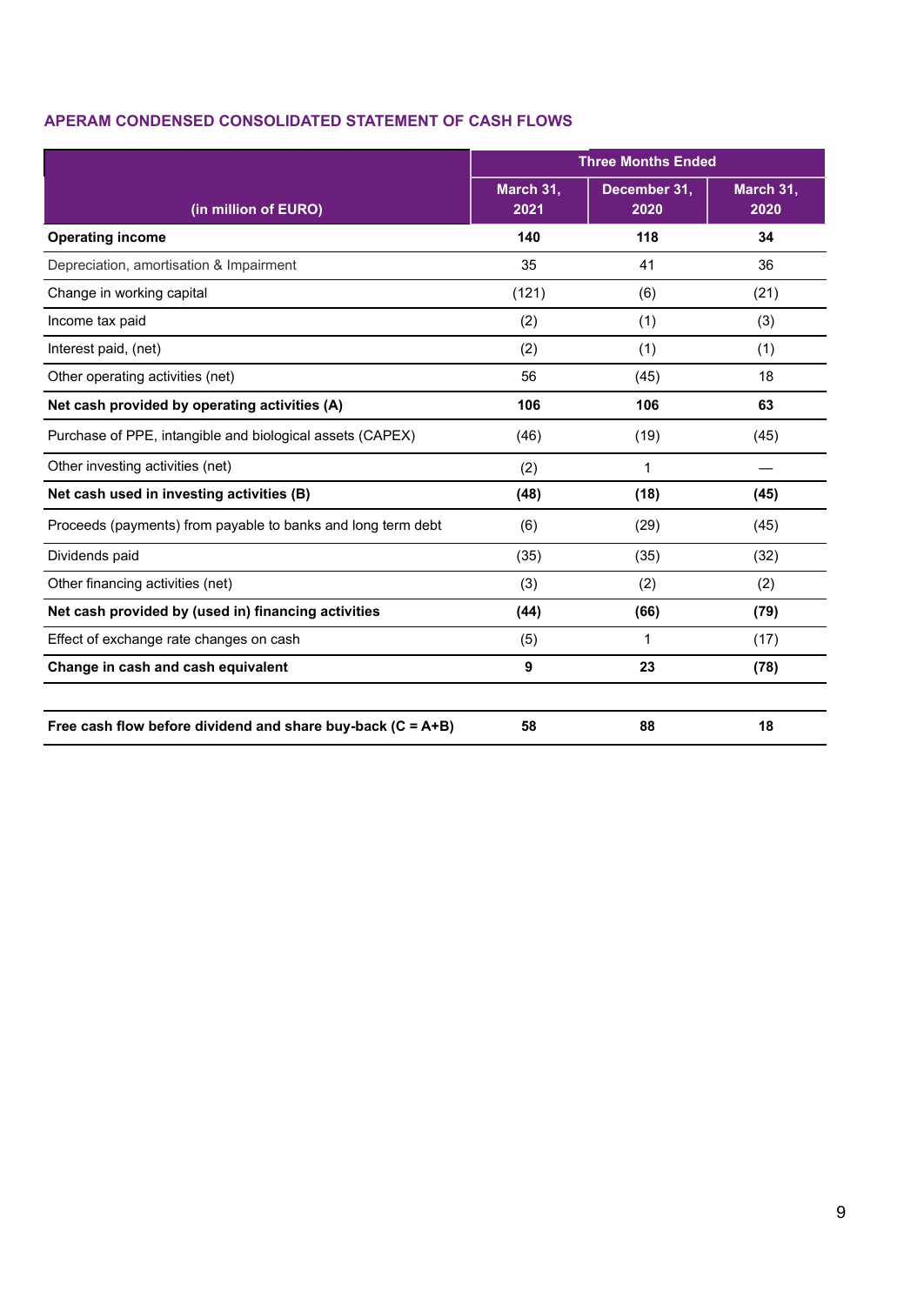## **Appendix 1a – Health & Safety statistics**

|                                       | <b>Three Months Ended</b> |                      |                       |  |
|---------------------------------------|---------------------------|----------------------|-----------------------|--|
| <b>Health &amp; Safety Statistics</b> | March 31,<br>2021         | December 31,<br>2020 | September 30,<br>2020 |  |
| <b>Frequency Rate</b>                 | 2.6                       | 1.4                  | 1.9                   |  |

Lost time injury frequency rate equals lost time injuries per 1,000,000 worked hours, based on own personnel and contractors.

## **Appendix 1b - Key operational and financial information**

| <b>Quarter Ending</b><br>March 31, 2021 | <b>Stainless &amp;</b><br><b>Electrical Steell</b> | <b>Services &amp;</b><br><b>Solutions</b> | Alloys &<br><b>Specialties</b> | Others &<br><b>Eliminations</b> | <b>Total</b> |
|-----------------------------------------|----------------------------------------------------|-------------------------------------------|--------------------------------|---------------------------------|--------------|
| <b>Operational information</b>          |                                                    |                                           |                                |                                 |              |
| Steel Shipment (000t)                   | 483                                                | 208                                       | ⇁                              | (205)                           | 493          |
| Average steel selling price (EUR/t)     | 1,969                                              | 2,448                                     | 17,330                         |                                 | 2,325        |
|                                         |                                                    |                                           |                                |                                 |              |
| <b>Financial information (EURm)</b>     |                                                    |                                           |                                |                                 |              |
| Sales                                   | 977                                                | 531                                       | 125                            | (456)                           | 1,177        |
| <b>EBITDA</b>                           | 140                                                | 45                                        | 12                             | (22)                            | 175          |
| Depreciation & Amortisation             | (30)                                               | (3)                                       | (2)                            |                                 | (35)         |
| Operating income / (loss)               | 110                                                | 42                                        | 10                             | (22)                            | 140          |

| <b>Quarter Ending</b><br><b>December 31, 2020</b> | <b>Stainless &amp;</b><br><b>Electrical Steel</b> | <b>Services &amp;</b><br><b>Solutions</b> | <b>Alloys &amp;</b><br><b>Specialties</b> | <b>Others &amp;</b><br><b>Eliminations</b> | <b>Total</b> |
|---------------------------------------------------|---------------------------------------------------|-------------------------------------------|-------------------------------------------|--------------------------------------------|--------------|
| <b>Operational information</b>                    |                                                   |                                           |                                           |                                            |              |
| Steel Shipment (000t)                             | 432                                               | 163                                       | 7                                         | (171)                                      | 431          |
| Average steel selling price (EUR/t)               | 1,723                                             | 2,224                                     | 15,122                                    |                                            | 2,049        |
|                                                   |                                                   |                                           |                                           |                                            |              |
| <b>Financial information (EURm)</b>               |                                                   |                                           |                                           |                                            |              |
| Sales                                             | 774                                               | 381                                       | 103                                       | (342)                                      | 916          |
| <b>Adjusted EBITDA</b>                            | 89                                                | 14                                        | 15                                        | (9)                                        | 109          |
| Exceptional items                                 | 50                                                |                                           |                                           | (1)                                        | 50           |
| <b>EBITDA</b>                                     | 139                                               | 15                                        | 15                                        | (10)                                       | 159          |
| Depreciation, amortisation &<br>impairment        | (34)                                              | (3)                                       | (2)                                       | (2)                                        | (41)         |
| Operating income / (loss)                         | 105                                               | 12                                        | 13                                        | (12)                                       | 118          |